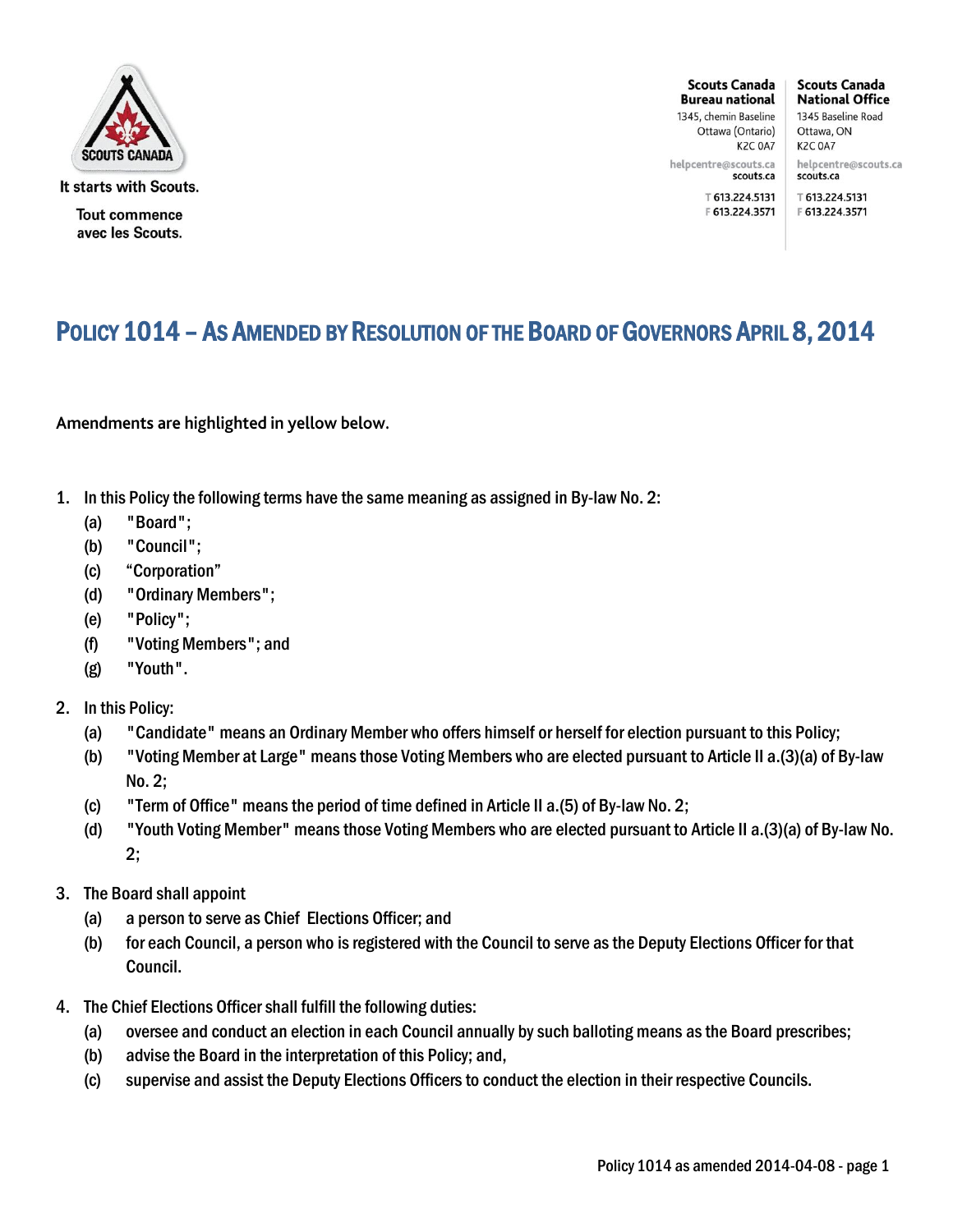

- 5. Each Deputy Elections Officer shall fulfill the following duties:
	- (a) distribute calls for nominations which shall be published by;
		- (i) e-mail to all members eligible to vote
		- (ii) publication prominently displayed on the Council's main web page for a period of 20 to 23 days;
	- (b) receive nominations;
	- (c) distribute voting instructions by the means described in subparagraph (a);
	- (d) receive and distribute Candidate Statements by the means described in subparagraph (a); and,
	- (e) Generally conduct the election in his or her assigned Council.
- 6. The Chief Elections Officer and each Deputy Elections Officer shall not be eligible to be a Candidate.
- 7. All Ordinary Members who have attained the age of 14 years in the calendar year in which the election is conducted are entitled to vote in the election conducted in the Council in which he or she is registered.
- 8. A Candidate must
	- (a) be registered in his or her Primary Role with the Council that he or she proposes to represent;
	- (b) be nominated in writing by 5 Ordinary Members who are registered with the same Council as the Candidate in a form prescribed by the Chief Elections Officer; and
	- (c) have attained the age of 14 years in the calendar year in which the election is conducted.
- 9. The Chief Elections Offer shall open nominations for Council Voting Members 210-212 days prior to the date of the annual general meeting, and nominations shall remain open for a period of no fewer than 30 days and no more than 33 days.
- 10. Within 3 days following the close of nominations, each Deputy Elections Officer shall determine the number of validly nominated Candidates and
	- (a) if there are three candidates nominated for the positions, at least one of whom is a youth, then they are automatically elected by acclamation;
	- (b) if more than three candidates have been nominated, at least one of whom is a youth, then the Chief Elections Officer shall be informed that it is necessary to conduct an election.

### 11. A Candidate may withdraw his or her nomination before ballots are distributed.

- 12. In the event that the Deputy Elections Officer does not receive three or more valid nominations, at least one of which is for a youth, for the available positions, the Deputy Elections officer shall inform the Chief Elections Officer that a vacancy exists for the position for which insufficient valid nominations have been received.
- 13. Upon being informed that a vacancy exists under paragraph 11, and if he or she is satisfied that the notice of election provisions of this Policy, as set out in paragraph 5(a) have been complied with, the Chief Elections Officer shall appoint the following to fill the vacancy unless such Member is already a Voting Member:
	- (a) For a Youth Voting Member vacancy,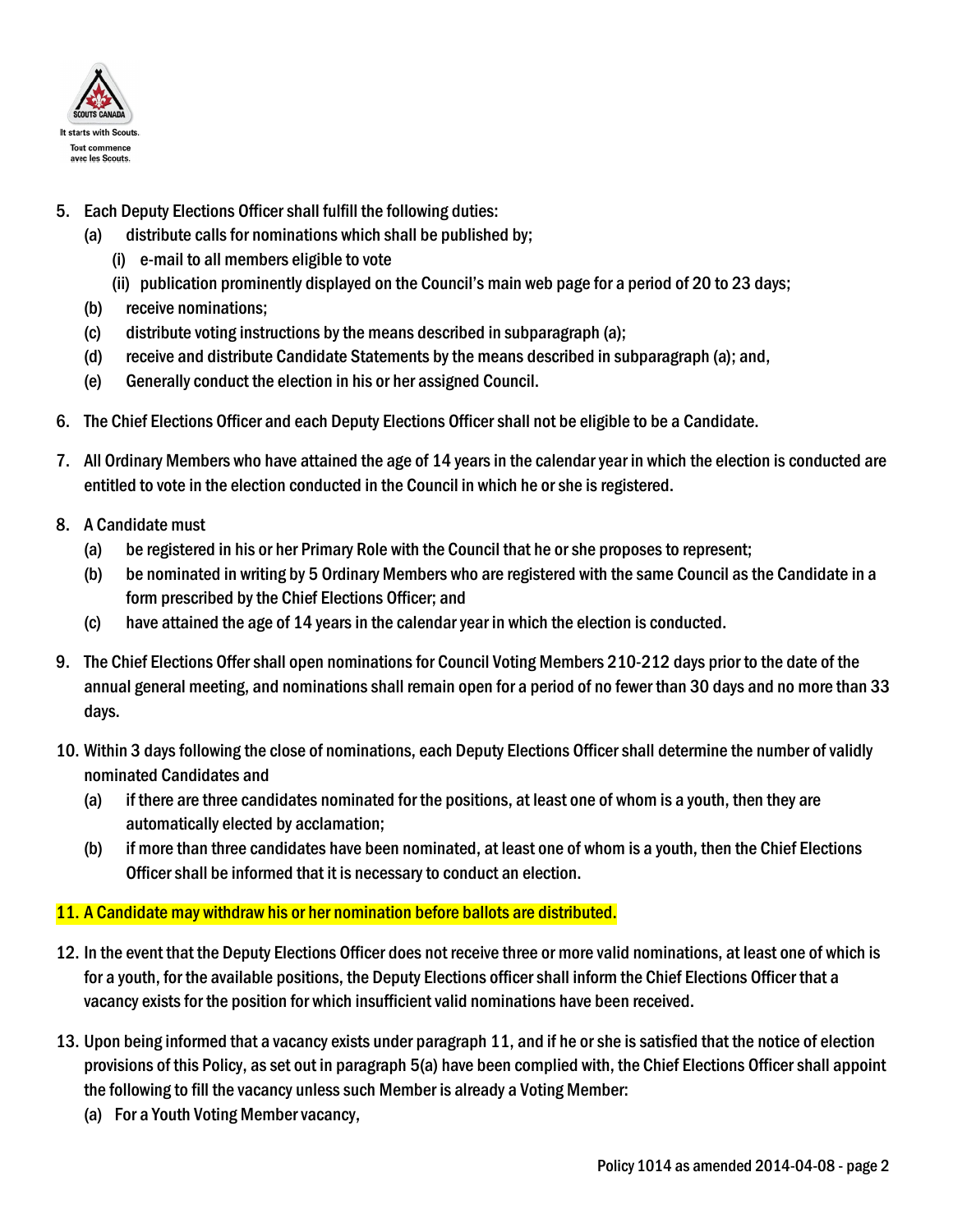

- (i) The Council Youth Commissioner; and failing him or her,
- (ii) The position shall remain vacant until the following year's election.
- (b) For a Voting Member at Large vacancy,
	- (i) The Council Commissioner; and failing him or her,
	- (ii) The Council Youth Commissioner; and failing him or her,
	- (iii) The position shall remain vacant until the following year's election.
- 14. A Candidate may make a Candidate Statement of no more than 750 words for distribution to the Ordinary Members. A Candidate Statement may contain external links and must be capable of being reproduced in a digital file format which when printed will not exceed one 8½ x 11 sheet of paper. A Candidate Statement shall be provided to the Deputy Elections Officer no later than 7 days after the close of nominations.
- 15. Each Deputy Elections Officer shall distribute, by the means described in paragraph 5(a) to eligible voters as defined in paragraph 7, Candidate Statements and electronic voting instructions no later than 10 days after the close of nominations.
- 16. Voting shall be open for a period of 21 days after the date upon which each Deputy Elections Officer distributes the Candidate Statements and electronic voting instructions.
- 17. A Member shall vote in the Council in which he or she has registered in his or her Primary Role. Members who have a National Primary Role shall vote in the Council in which they reside.
- 18. In this paragraph "Quota" means 25% of the total of valid votes cast in an election to select 3 candidates or 33% of the total of valid votes cast in an election to select 2 candidates.
	- (a) A member shall express a sequential preference for one or more of the Candidates on his or her ballot.
	- (b) Votes shall be counted by the following process:
		- (i) The first choices votes cast for each Candidate shall be counted;
		- $(i)$  Any Candidate whose vote count equals or exceeds the Quota  $+1$  vote is declared elected;
		- (iii) The second choice votes cast on the ballots for each Candidate declared elected shall then be counted;
		- (iv) Each valid vote so counted shall be assigned a pro-rated value equal to  $\frac{Quota}{Valid \: Votes \: Received}$  and be added to the total of valid votes received in the previous round of counting;
		- $(v)$  Any Candidate whose vote count then equals or exceeds the Quota  $+1$  vote is declared elected;
		- (vi) Third and subsequent choices shall be counted for as many rounds as many be required to elect the required number of Candidates.
- 19. In the event that all preferential votes are counted without the required number of Candidates receiving Quota  $+1$  vote, then the Candidate or Candidates not previously declared elected who receive the highest number of votes shall be declared elected any vacancy or vacancies still remaining.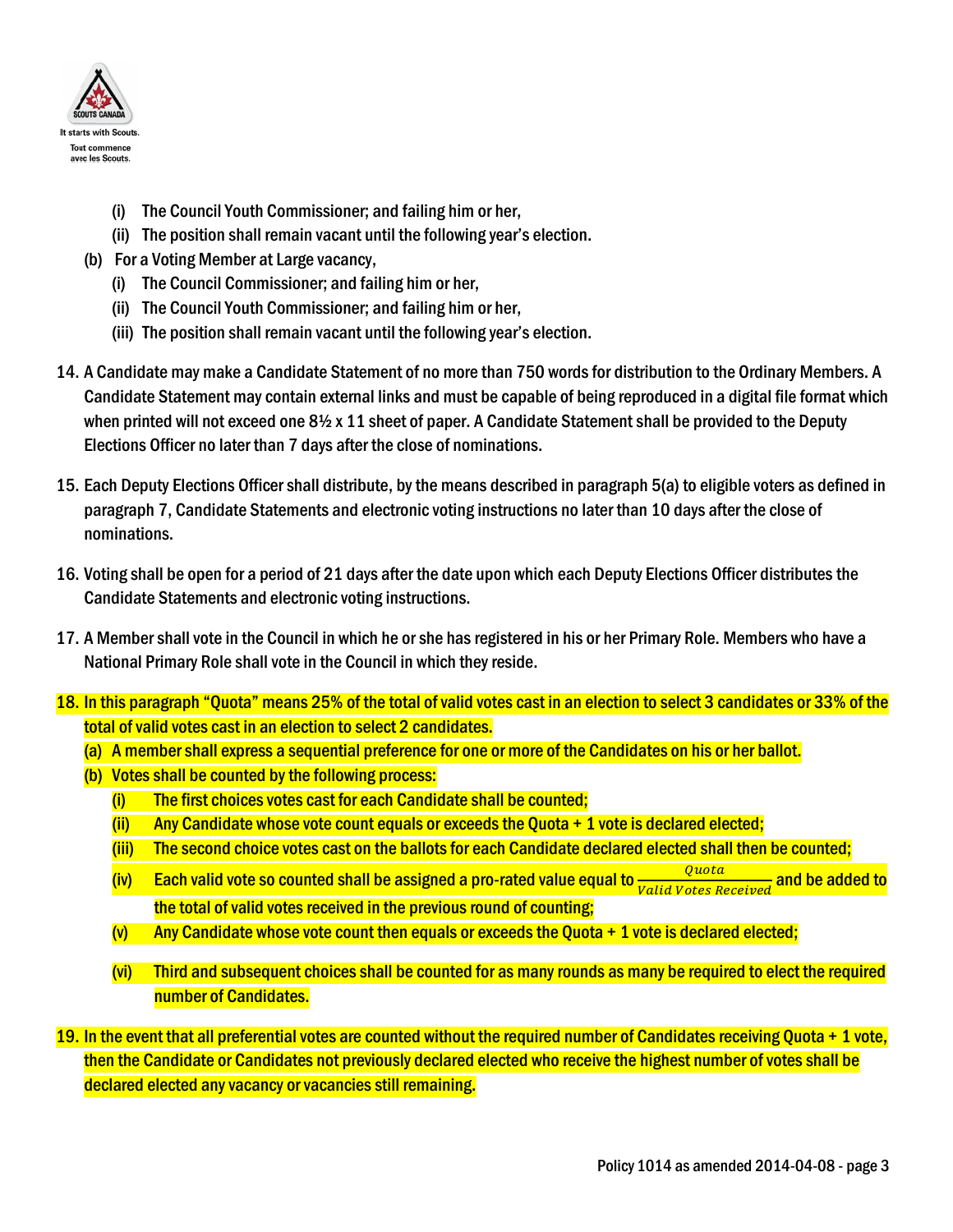

- 20. Each Deputy Elections Officer shall count the ballots which he or she has received as of 5:00 PM local time on the day voting closes. Subject to paragraph 18, the Deputy Elections Officer shall declare as elected the Youth with the highest number of votes and the two **Candidates** with the highest number of votes irrespective of their age. In the event of a tie, the Deputy Elections Officer will determine the winner by a random process, made in the presence of another two Members who are not candidates.
- 21. The Deputy Elections Officers shall each report the names of the Council Voting Members elected to the Chief Elections Officer no later than 3 days after voting closes, who shall publish the election results within 7 days after voting closes.
- 22. If a Council Voting Member becomes ineligible to be an Ordinary Member or resigns his or her membership or transfers his or her Primary Role to another Council prior to the **Annual General Meeting**, a substitute shall be designated as outlined in By-Law No. 2, Article III.f
- 23. The Board shall set a fee payable by the Councils on behalf of Voting Members to cover the cost for the Voting Members to travel to the location of the meeting and for meals and accommodations while there. The fee shall be the same regardless of the distance a Voting Members must travel. A Council has the sole discretion to request any or all of its Voting Members to attend a meeting by teleconference or video conference if the Corporation makes such facilities available for the meeting.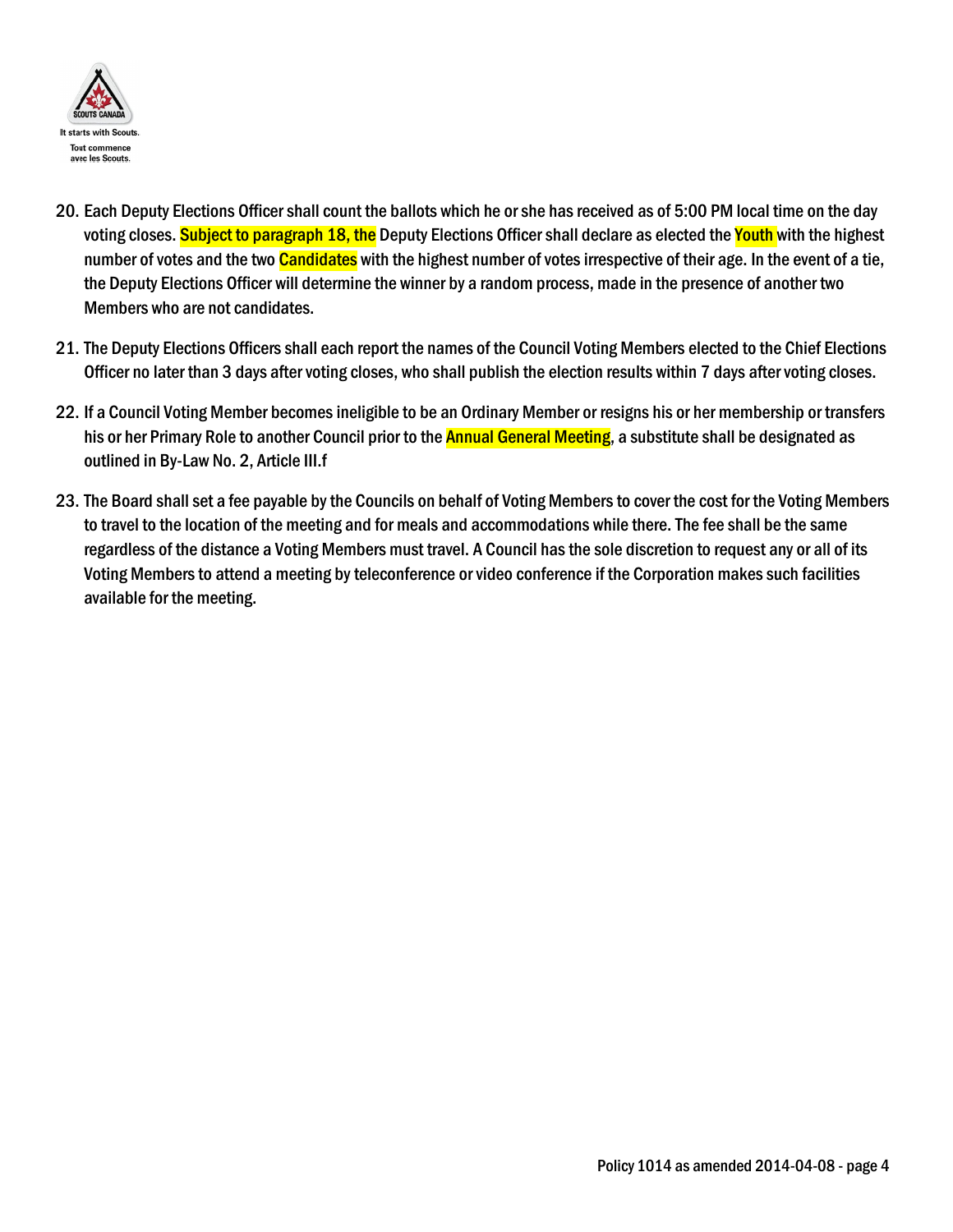

# **ILLUSTRATIVE ELECTION TIMELINES**

| <b>Event</b>                                                                                               | <b>Time</b>                                                                                                                          | <b>Authority</b>              | <b>Illustrative</b><br><b>Dates</b> |
|------------------------------------------------------------------------------------------------------------|--------------------------------------------------------------------------------------------------------------------------------------|-------------------------------|-------------------------------------|
| <b>Nominations open</b>                                                                                    | 210-212 days prior to the date<br>of the Annual General Meeting,<br>range allowing for nomination<br>day to commence on a<br>weekday | Policy 1014, para. 10         | April 19                            |
| <b>Nominations Close</b>                                                                                   | 30 to 33 days after<br>nominations open (variance<br>permitted to ensure closure on<br>a business day)                               | Policy 1014, para. 10         | May 19-22                           |
| <b>Deputy Elections Officer to</b><br>declare acclamations or need<br>for election                         | Within 3 days of close of<br>nominations                                                                                             | Policy 1014, para. 11         | May 22-25                           |
| <b>Candidates to submit</b><br><b>Candidates' Statements to</b><br><b>Deputy Elections Officer</b>         | Within 7 days of close of<br>nominations                                                                                             | Policy 1014, para. 14         | May 26-29                           |
| <b>Candidate Statements, Voting</b><br><b>Instructions and Ballots</b><br><b>Distributed; Voting Opens</b> | Within 10 days of close of<br>nominations                                                                                            | Policy 1014, paras. 15-16     | May 29-June 1                       |
| <b>Deputy Elections Officer</b><br>counts votes received and<br>declares winners                           | 21 days after voting opens and<br>after 5:00 PM local time                                                                           | Policy 1014, para. 16         | June 19-22                          |
| <b>Old Voting Members' Term</b><br><b>Ends</b>                                                             | <b>Before new election winners</b><br>are declared                                                                                   | By-Law No.2, Article IIa.(5)  | June 19-22                          |
| <b>New Voting Members' Term</b><br><b>Starts</b>                                                           | Commencing for a period of<br>one (1) year on the date of their<br>election                                                          | By-law No. 2, Article IIa.(5) | June 19-22                          |
| <b>Deputy Elections Officer</b><br>reports Voting Members<br>elected to Chief Elections<br><b>Officer</b>  | No later than 3 days after<br>voting closes                                                                                          | Policy 1014, para. 17         | June 22-25                          |
| <b>Chief Elections Officer</b><br>publishes election results                                               | No later than 7 days after<br>voting closes                                                                                          | Policy 1014, para. 17         | June 26-29                          |